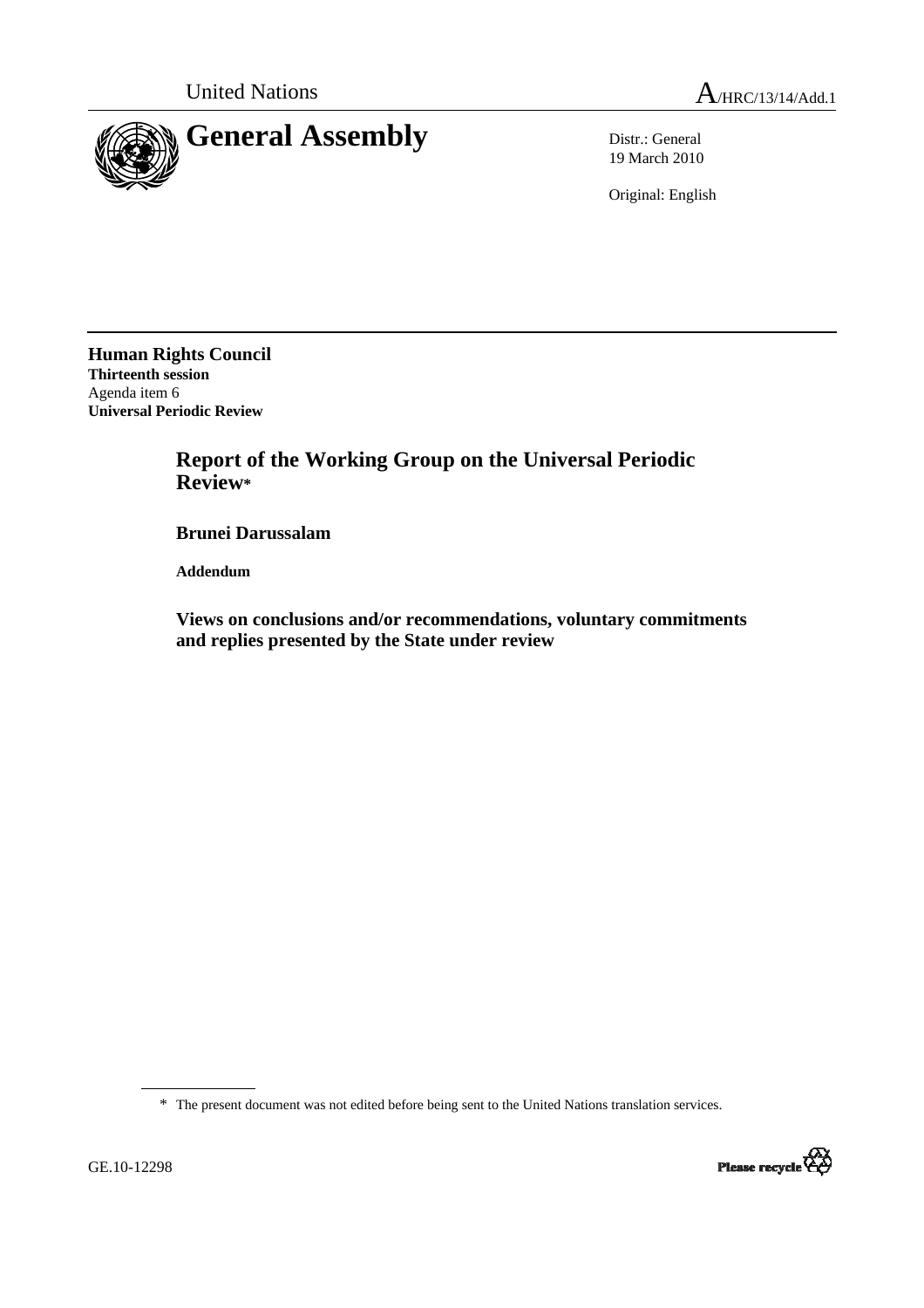## **Responses by the Government of Brunei Darussalam to the recommendations listed under paragraph 91 of the outcome report of the Universal Periodic Review**

With reference to the Report of the Working Group on Brunei Darussalam's Universal Periodic Review (A/HRC/WG.6/6/L.13), the following are the responses to the recommendations contained in paragraph 91:

| No. | Recommendation                                                                                                                                                                                                                                                        | Response                                                                                                                                                                                                                                                                                                                                      |
|-----|-----------------------------------------------------------------------------------------------------------------------------------------------------------------------------------------------------------------------------------------------------------------------|-----------------------------------------------------------------------------------------------------------------------------------------------------------------------------------------------------------------------------------------------------------------------------------------------------------------------------------------------|
| 1.  | Consider ratification of core international human<br>rights instruments to which it is not yet a party, such<br>as ICCPR and ICESCR (Philippines)                                                                                                                     | Brunei Darussalam is currently reviewing the<br>following international human rights treaties and it<br>will also consider looking into other related<br>instruments:                                                                                                                                                                         |
| 2.  | Consider acceding to the main human rights<br>instruments, including ICCPR, ICESCR and CAT<br>(Portugal); consider accession to ICCPR, ICESCR,<br>CAT and other core human rights treaties (Australia)                                                                | • Convention on the Rights of Persons with<br>Disabilities (a signatory since 17 December<br>$2007$ ;                                                                                                                                                                                                                                         |
| 3.  | Consider signing/acceding to the main international<br>human rights instruments, including ICCPR, ICESCR,<br>ICERD and ICRMW (Nigeria)                                                                                                                                | • Supplementary Convention on the Abolition of<br>Slavery, the Slave Trade and Institutions and<br>Practices Similar to Slavery;                                                                                                                                                                                                              |
| 4.  | Consider signing or ratifying, as appropriate, the<br>following international human rights instruments:<br>ICCPR, ICESCR and ICERD (Chile); consider an<br>early ratification of ICCPR, ICERD and ICESCR<br>(Slovakia); Encourage it to sign and ratify ICERD and     | • International Convention against Apartheid in<br>Sports;                                                                                                                                                                                                                                                                                    |
|     |                                                                                                                                                                                                                                                                       | • Optional Protocol to the Convention on the<br>Rights of the Child on the Involvement of<br>Children in Armed Conflict; and<br>• International Convention on the Elimination of<br>All Forms of Racial Discrimination.                                                                                                                       |
| 5.  | OP-CRC-AC (Spain)<br>Consider the possibility of acceding to the<br>International Convention on the Protection of the<br>Rights of All Migrant Workers and Members of Their<br>Families (ICRMW) (Algeria)                                                             |                                                                                                                                                                                                                                                                                                                                               |
|     | (Combine Recommendations $1-5$ )                                                                                                                                                                                                                                      |                                                                                                                                                                                                                                                                                                                                               |
| 6.  | Remove its reservations to the CRC and the CEDAW<br>(Netherlands); Consider re-examining its reservations<br>to CRC and CEDAW with a view to withdrawing<br>them (Brazil); lift its reservations to articles 9 and 29<br>of CEDAW and its reservation to CRC (Canada) | Brunei Darussalam held several discussions on those<br>reservations under CRC and CEDAW, whilst taking<br>into account the provisions of the Constitution,<br>national policy and legislations as well as Islamic<br>beliefs and principles. A detailed study is currently<br>being conducted with regard to those reservations<br>under CRC. |
| 7.  | Withdraw its reservations to CEDAW and CRC<br>(Slovakia)                                                                                                                                                                                                              |                                                                                                                                                                                                                                                                                                                                               |
| 8.  | Withdraw its reservations to CRC and CEDAW that<br>are contrary to their objective and scope (Slovenia)                                                                                                                                                               |                                                                                                                                                                                                                                                                                                                                               |
| 9.  | Adopt measures for full implementation of the<br>principles of CEDAW and eliminate its reservations<br>to this instrument so it can be better implemented<br>(Mexico)                                                                                                 |                                                                                                                                                                                                                                                                                                                                               |
|     | (Combine Recommendations $6-9$ )                                                                                                                                                                                                                                      |                                                                                                                                                                                                                                                                                                                                               |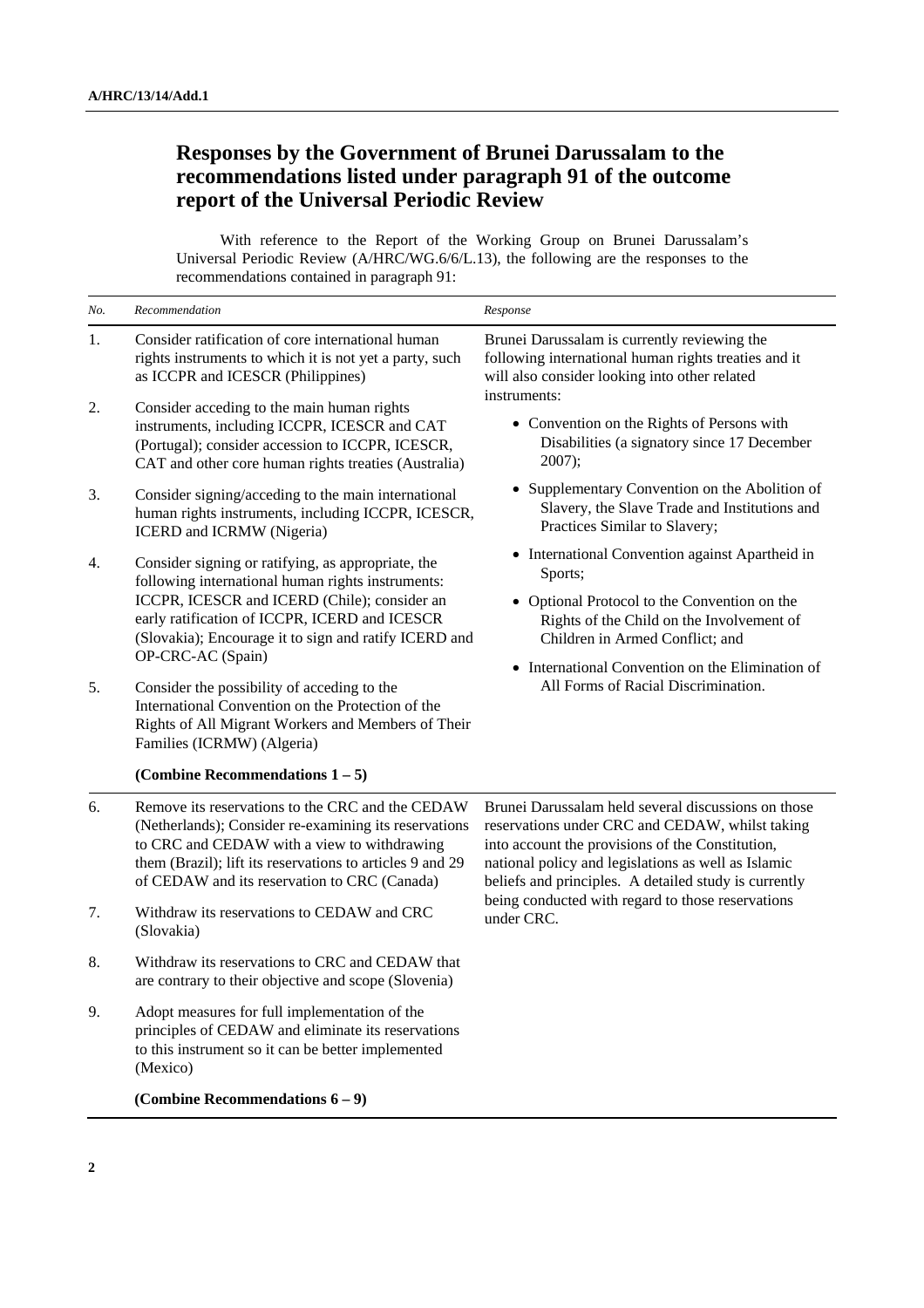| No. | Recommendation                                                                                                                                                                                                                                                                                                                                                                                                  | Response                                                                                                                                                                                                                                                                                                                                                                                                                              |
|-----|-----------------------------------------------------------------------------------------------------------------------------------------------------------------------------------------------------------------------------------------------------------------------------------------------------------------------------------------------------------------------------------------------------------------|---------------------------------------------------------------------------------------------------------------------------------------------------------------------------------------------------------------------------------------------------------------------------------------------------------------------------------------------------------------------------------------------------------------------------------------|
| 10. | Undertake a comprehensive study on the feasibility<br>and relevance of establishing a national human rights<br>institution in conformity with the Paris Principles<br>(Malaysia); consider the establishment of an<br>independent national human rights institution in<br>conformity with the Paris Principles (Egypt)                                                                                          | The existence of an inter-agency consultative<br>mechanism, which works closely with NGOs and civil<br>society, has ensured human rights in the country are<br>well promoted and protected.                                                                                                                                                                                                                                           |
|     |                                                                                                                                                                                                                                                                                                                                                                                                                 | At the regional level, the ASEAN Intergovernmental<br>Commission on Human Rights (AICHR), where<br>Brunei Darussalam was involved intensively in its<br>establishment, sets the stage for further understanding<br>the roles and functions of a human rights institution.                                                                                                                                                             |
| 11. | Provide for training of members of the legal<br>profession to be gender-sensitive and work towards<br>mobilization of religious leaders to support such<br>efforts (Germany)                                                                                                                                                                                                                                    | The Government places great emphasis on the<br>development of human capacity by giving<br>opportunities of relevant trainings to all civil<br>employees, regardless of gender, across all sectors of<br>the civil service. This is in line with national<br>aspirations to have skilled, disciplined, highly<br>knowledgeable, capable and versatile civil employees<br>who can adapt quickly to changing environment and<br>demands. |
| 12. | Extend an open and permanent invitation to the<br>United Nations human rights special procedures<br>mandate-holders (Chile); consider extending a<br>standing invitation to all special procedures of the<br>Human Rights Council (Latvia); substantiate its<br>willingness to cooperate with the special procedures<br>of the Human Rights Council by issuing them with a<br>standing invitation (New Zealand) | Request(s) on such initiatives is welcomed.                                                                                                                                                                                                                                                                                                                                                                                           |
| 13. | Take a human rights approach to issues of race,<br>citizenship and religion to foster an inclusive society<br>in which all are equally protected (United Kingdom)                                                                                                                                                                                                                                               | In the country, the community co-exists peacefully<br>where all persons are equally protected under the<br>national laws.                                                                                                                                                                                                                                                                                                             |
| 14. | Consider favourably reviewing its national legislation<br>to prevent victims of trafficking in persons from being<br>punished (Mexico)                                                                                                                                                                                                                                                                          | Various legislations are enforced to ensure the<br>promotion and protection of human rights, including<br>the welfare of all, especially women and children, such<br>as the Trafficking and Smuggling of Persons Order<br>2004.                                                                                                                                                                                                       |
|     |                                                                                                                                                                                                                                                                                                                                                                                                                 | This Order criminalises the activities of human<br>trafficking, human smuggling and exploitation of the<br>trafficked persons. It also criminalises trafficking of<br>children in that any person who recruits, transports,<br>transfers, harbour or receives a child by any means for<br>the purposes of exploitation shall be guilty of an<br>offence.                                                                              |
|     |                                                                                                                                                                                                                                                                                                                                                                                                                 | Further, it establishes the "Trafficking and Smuggling<br>of Persons Fund", amongst others, for financing the<br>cost of repatriation of smuggled persons and trafficked<br>persons or such other purposes.                                                                                                                                                                                                                           |
|     |                                                                                                                                                                                                                                                                                                                                                                                                                 | In addition, the Women and Girls Protection Act                                                                                                                                                                                                                                                                                                                                                                                       |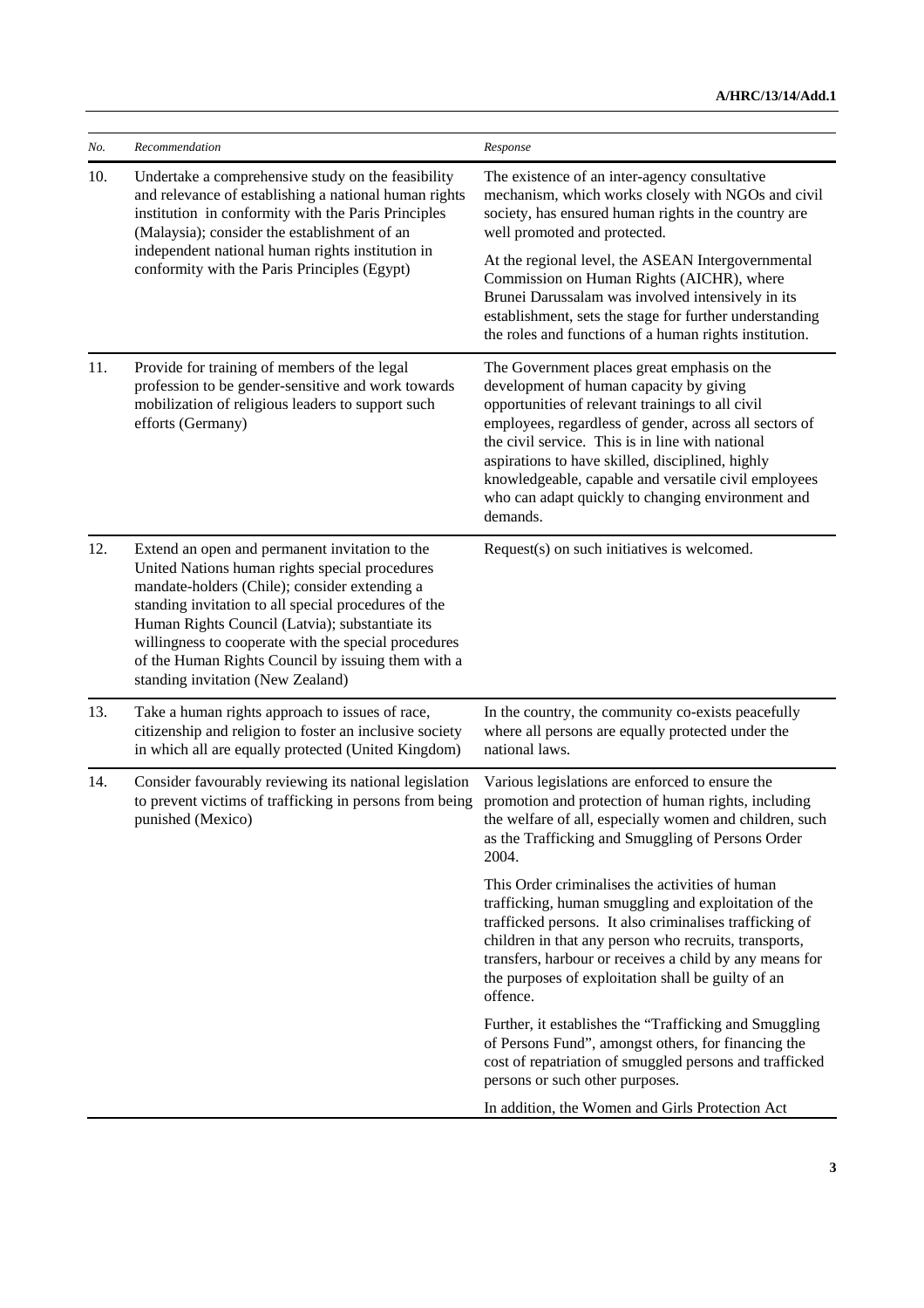## **A/HRC/13/14/Add.1**

| No.        | Recommendation                                                                                                                                                                                                                                                                                                                                                                                                                                                                     | Response                                                                                                                                                                                                                                                                                                                                                                                                                                                                                                                                     |
|------------|------------------------------------------------------------------------------------------------------------------------------------------------------------------------------------------------------------------------------------------------------------------------------------------------------------------------------------------------------------------------------------------------------------------------------------------------------------------------------------|----------------------------------------------------------------------------------------------------------------------------------------------------------------------------------------------------------------------------------------------------------------------------------------------------------------------------------------------------------------------------------------------------------------------------------------------------------------------------------------------------------------------------------------------|
|            |                                                                                                                                                                                                                                                                                                                                                                                                                                                                                    | (Chapter 120) is also in force to protect women and<br>girls who are sold, hired or procured for the purposes<br>of prostitution or brought into Brunei Darussalam<br>under false pretense, for the purpose of prostitution.                                                                                                                                                                                                                                                                                                                 |
| 15.<br>16. | Raise the minimum age of criminal responsibility<br>(Brazil, Belarus); raise the age of criminal<br>responsibility for minors (Argentina)<br>Raise the minimum age of criminal responsibility to                                                                                                                                                                                                                                                                                   | In current practice, cases involving child or young<br>person offenders committing less serious offences are<br>rarely brought to court. Instead, they are cautioned by<br>enforcement agencies so that they do not repeat the                                                                                                                                                                                                                                                                                                               |
|            | an age in accordance with CRC (Portugal)                                                                                                                                                                                                                                                                                                                                                                                                                                           | offence(s).                                                                                                                                                                                                                                                                                                                                                                                                                                                                                                                                  |
|            | (Combine Recommendations $15 - 16$ )                                                                                                                                                                                                                                                                                                                                                                                                                                               | In the event where children or young persons are<br>convicted in court, it may, where appropriate, impose<br>lesser sentences other than fine or imprisonment, such<br>as discharge after due admonition.                                                                                                                                                                                                                                                                                                                                    |
|            |                                                                                                                                                                                                                                                                                                                                                                                                                                                                                    | The Children and Young Persons Order (CYPO) 2006,<br>which entered into force on 1 <sup>st</sup> March 2010, provides<br>that any child below 18 who has committed an offence<br>be brought before the juvenile court. It also prohibits<br>a child or young persons, to be sent to prison for any<br>offences and instead be sent to a place of detention,<br>approved home or school or undergo probation in the<br>community. The approved homes and approved<br>schools are also provided for children who are in need<br>of protection. |
| 17.        | Remove restrictions on religious freedoms (Canada)                                                                                                                                                                                                                                                                                                                                                                                                                                 | Brunei Darussalam highly regards the importance of                                                                                                                                                                                                                                                                                                                                                                                                                                                                                           |
| 18.        | Lift the ban on the importation of religious teaching<br>materials and scriptures in order to enhance and<br>protect freedom of religion and worship (Italy)                                                                                                                                                                                                                                                                                                                       | freedom of religion of its population including those<br>others residing in the country. In accordance with the<br>Constitution, Islam is the official religion and other<br>religious faiths are also practised in peace and                                                                                                                                                                                                                                                                                                                |
| 19.        | Permit members of all religious groups to practice<br>their beliefs freely and allow members of other<br>religious minorities to import scriptures, proselytize,<br>establish new places of worship and instruct their<br>believers, in line with the right to freedom of religion<br>(United States)                                                                                                                                                                              | harmony.<br>The importation of religious materials or scriptures<br>regardless of any faiths is not banned in the country.<br>Such items, whenever necessary, may be subjected to<br>certain screening procedures.                                                                                                                                                                                                                                                                                                                           |
|            | (Combine Recommendations $17-19$ )                                                                                                                                                                                                                                                                                                                                                                                                                                                 |                                                                                                                                                                                                                                                                                                                                                                                                                                                                                                                                              |
| 20.        | Allow individuals to peacefully exercise their right to<br>freedom of expression (United States)                                                                                                                                                                                                                                                                                                                                                                                   | There is no restriction for an individual to peacefully<br>exercise his/her right to freedom of expression.                                                                                                                                                                                                                                                                                                                                                                                                                                  |
| 21.        | Ensure that the procedures governing registration of<br>civil society organisations are transparent, non-<br>discriminatory, expeditious and inexpensive and that<br>they allow for the possibility of appeal, avoid<br>requiring re-registration and are in conformity with<br>international human rights standards (Norway);<br>remove the requirement for civil society organisations<br>to provide a complete list of the organisation's<br>members to the Government (Norway) | The Societies Order 2005 governs the process of<br>registering any societies. All applications must meet<br>the requirements set forth in the Order. Failure to do<br>so may result in the Registrar refusing the application.<br>However, appeal against the decision of the Registrar<br>can be made within 30 days from the date of the<br>decision.                                                                                                                                                                                      |